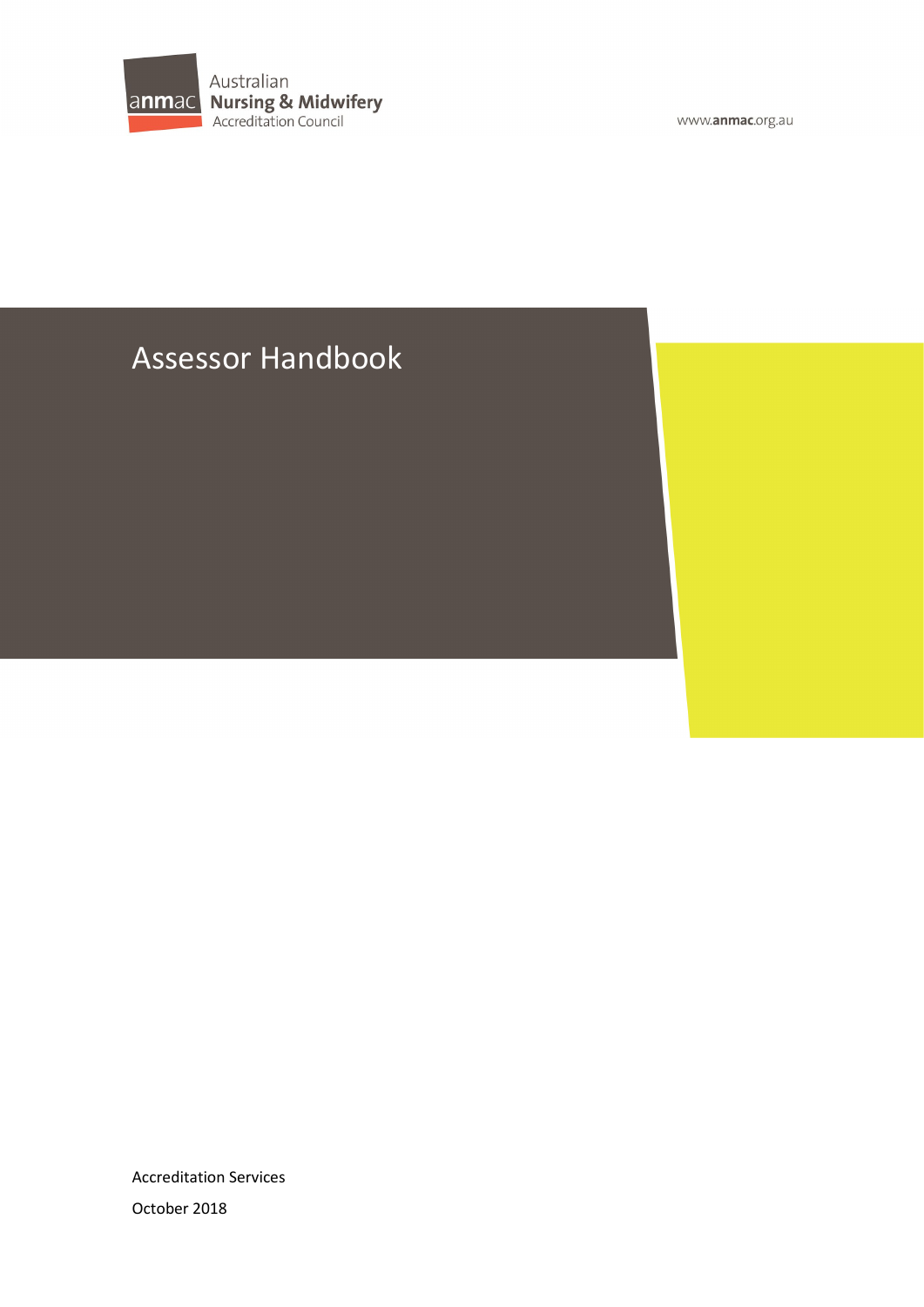# **Contents**

| <b>Purpose of the assessor handbook</b>                                           | 3                       |
|-----------------------------------------------------------------------------------|-------------------------|
| <b>Background and governance</b>                                                  | $\overline{\mathbf{4}}$ |
| Principles Guiding the National Registration and Accreditation Scheme<br>Overview | 4<br>5                  |
| <b>Responsibilities of the assessment team</b>                                    | 6                       |
| Steps in the accreditation process                                                | 6                       |
| <b>Guiding principles for assessment team members</b>                             | 8                       |
| Assessment against the ANMAC Accreditation Standards                              | 8                       |
| Privacy                                                                           | 8                       |
| Confidentiality and conflict of interest                                          | 8                       |
| Secure destruction of accreditation materials                                     | 9                       |
| Intellectual property                                                             | 9                       |
| Identifying and managing conflict of interest                                     | 9                       |
| Payment of assessors                                                              | 9                       |
| Work Health and Safety for assessors                                              | 10                      |
| Code of Conduct                                                                   | 10                      |
| Glossary                                                                          | 11                      |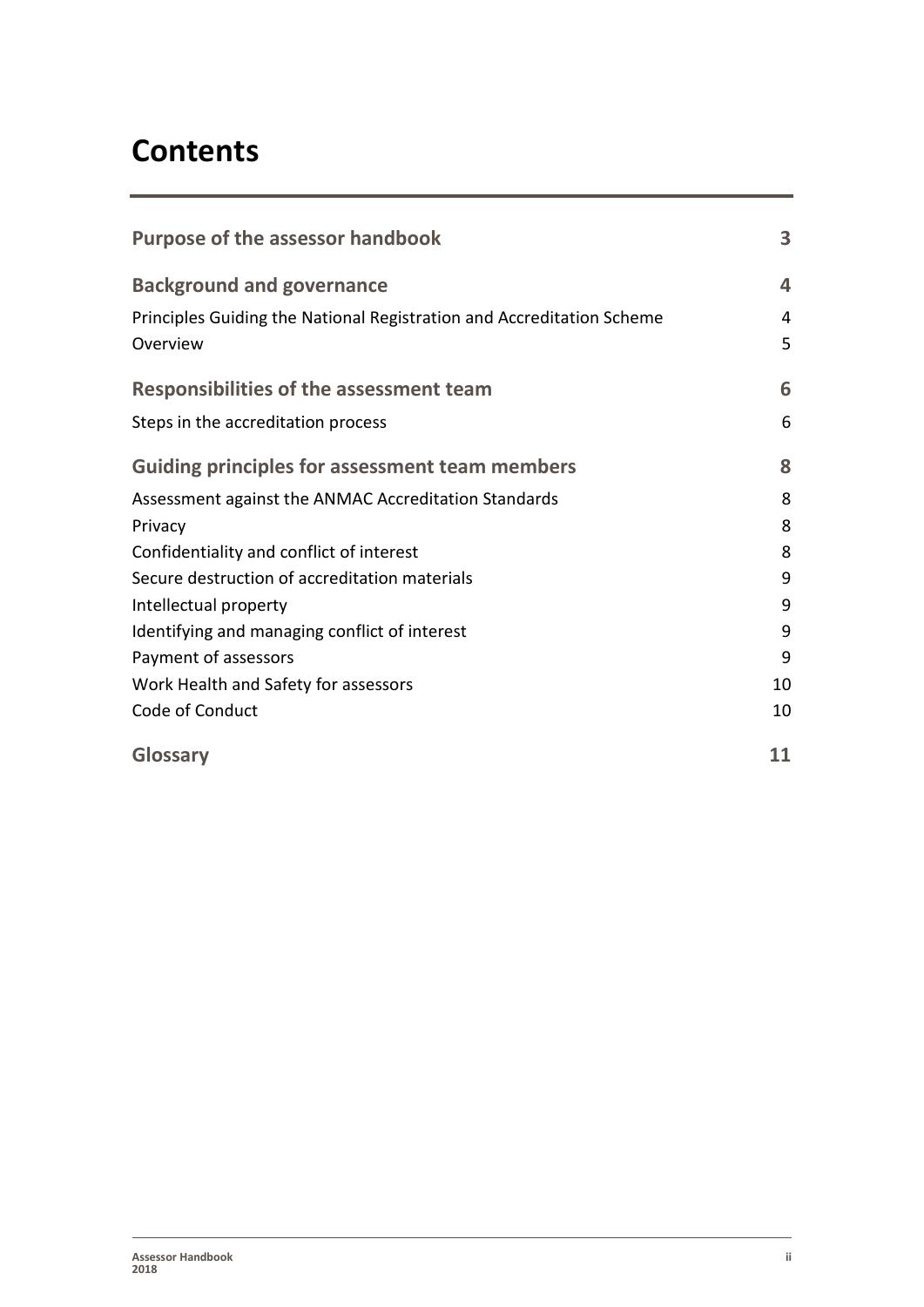# <span id="page-2-0"></span>**Purpose of the assessor handbook**

The Assessor Handbook is designed for assessment team members.

The Assessor Handbook is informed by and forms part of a broader policy framework developed for the accreditation of nursing and midwifery programs leading to eligibility to apply for registration or endorsement in Australia.

This should be read in conjunction with the relevant accreditation standards and the ANMAC [National Accreditation](https://www.anmac.org.au/sites/default/files/documents/National_Accreditation_Guidelines_1_0.pdf) Guidelines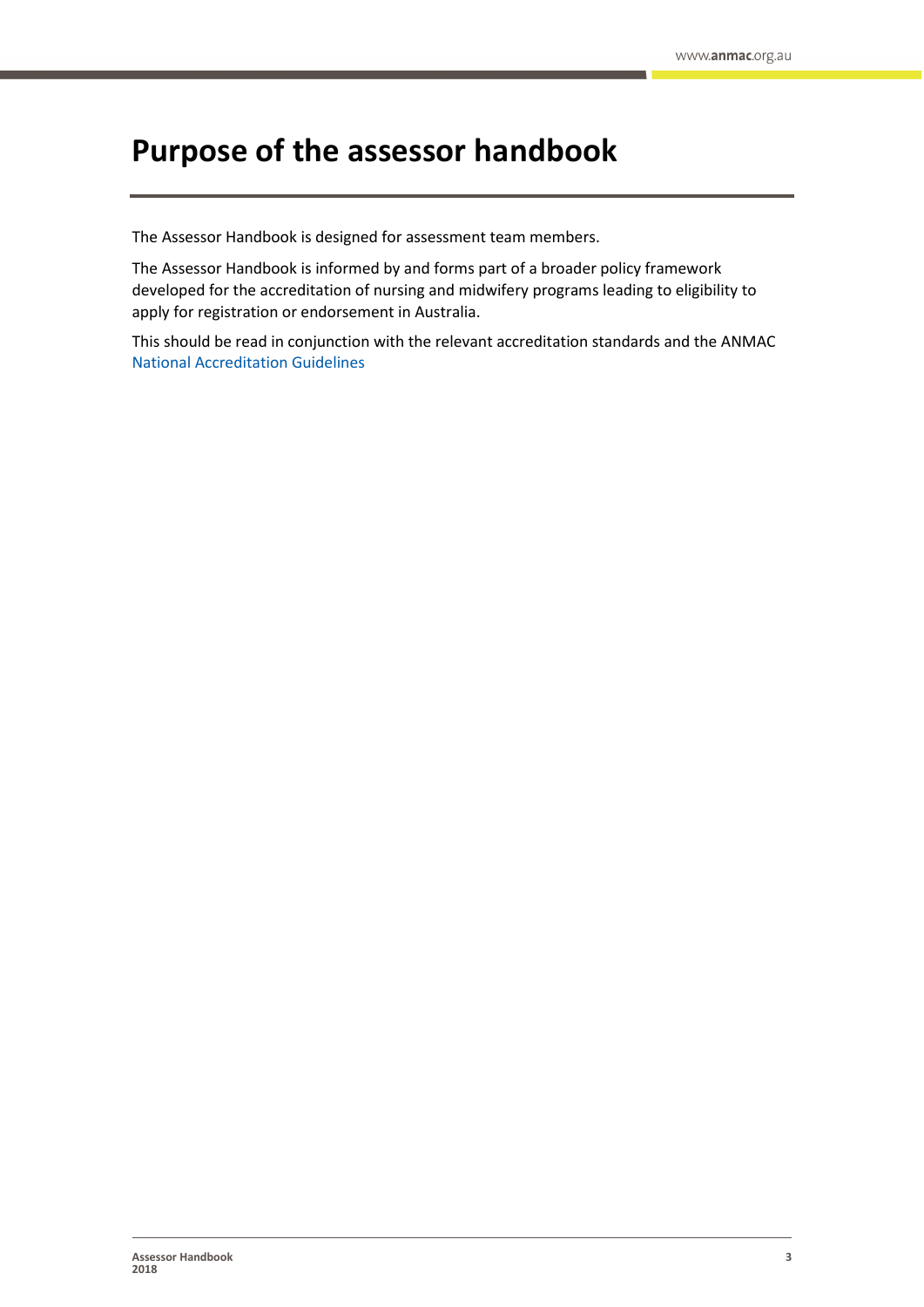# <span id="page-3-0"></span>**Background and governance**

This part of the handbook contains an:

- outline of the objectives and guiding principles of the National Registration and Accreditation Scheme relevant to accreditation
- overview of the assessment team's responsibilities.

### <span id="page-3-1"></span>**Principles Guiding the National Registration and Accreditation Scheme**

The Australian Nursing and Midwifery Accreditation Council (ANMAC) is the independent accrediting authority for nursing and midwifery under the National Registration and Accreditation Scheme. ANMAC develops standards for accreditation and accredits nursing and midwifery programs of study leading to eligibility to apply for registration and endorsement.

A primary function of ANMAC as the accreditation authority for the nursing and midwifery professions is to ensure that programs leading to eligibility to apply for registration and endorsement as nurses and midwives in Australia, meet the Nursing and Midwifery Board of Australia (NMBA) approved standards for accreditation.

The objectives of the national registration and accreditation scheme are –

- a. to provide for the protection of the public by ensuring that only health practitioners who are suitably trained and qualified to practise in a competent and ethical manner are registered; and
- b. to facilitate workforce mobility across Australia by reducing the administrative burden for health practitioners wishing to move between participating jurisdictions or to practise in more than one participating jurisdiction; and
- c. to facilitate the provision of high quality education and training of health practitioner; and
- d. to facilitate the rigorous and responsive assessment of overseas-trained health practitioners; and
- e. to facilitate access to services provided by health practitioners in accordance with the public interest; and
- f. to enable the continuous development of a flexible, responsive and sustainable Australian health workforce and to enable innovation in the education of, and service delivery by, health practitioners.

The guiding principles of the national registration and accreditation scheme are as follows –

- a. the scheme is to operate in a transparent, accountable, efficient, effective and fair way;
- b. fees required to be paid under the scheme are to be reasonable having regard to the efficient and effective operation of the scheme;
- c. restrictions on the practice of a health profession are to be imposed under the scheme only if it is necessary to ensure health services are provided safely and are of an appropriate quality.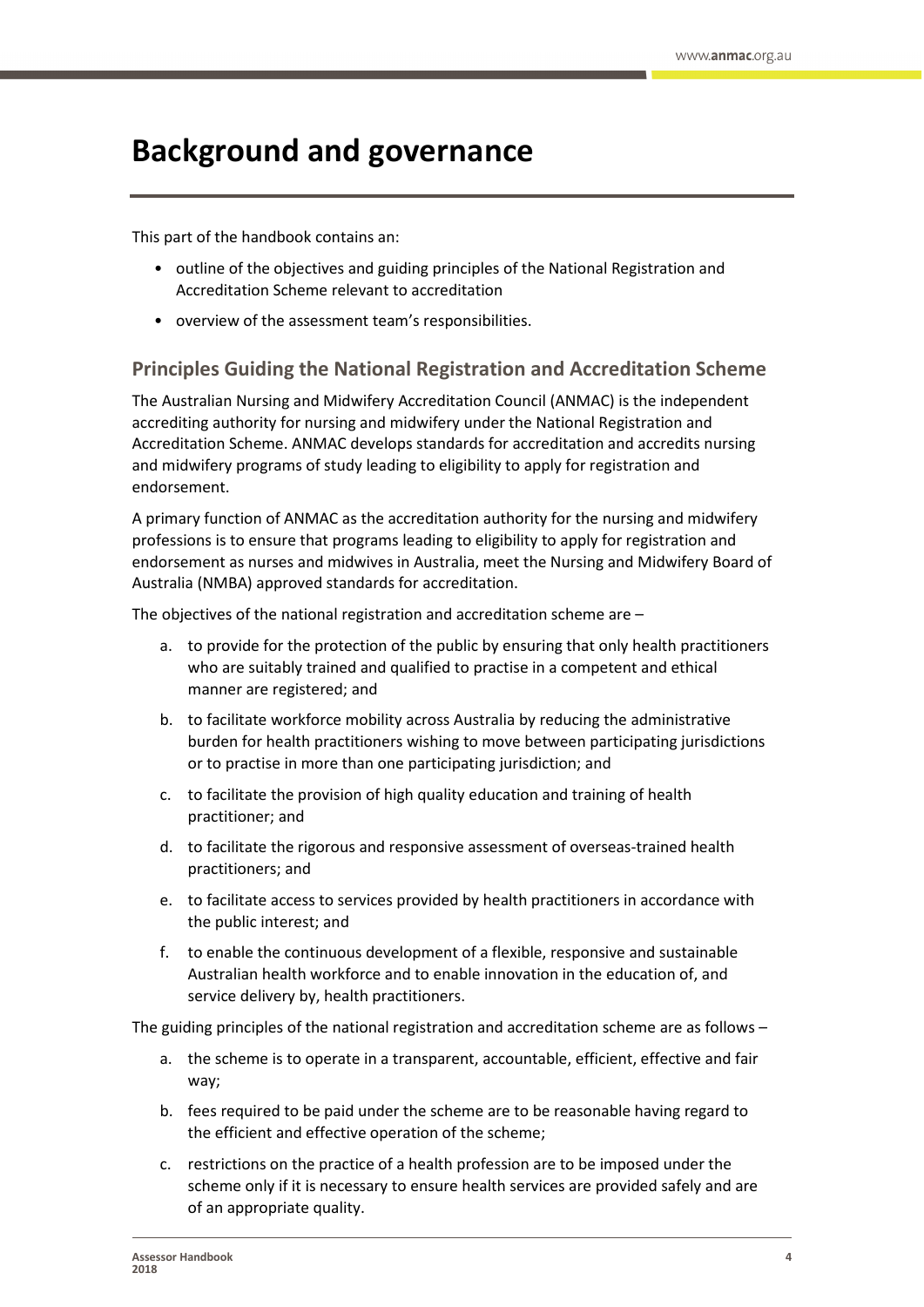Assessors are required to have a working knowledge of the objectives and guiding principles of the *[Health Practitioner Regulation National Law](https://www.ahpra.gov.au/About-AHPRA/What-We-Do/Legislation.aspx)* (2009).

#### <span id="page-4-0"></span>**Overview**

This section describes the composition and processes relevant to assessment teams.

ANMAC maintains a register of approved individuals as assessors based on current knowledge, skills, expertise and experience.

Nurses and midwives, with current registration in Australia, can apply to ANMAC for consideration as an assessor by submitting a[n Expression of Interest](https://www.anmac.org.au/expression-interest) to ANMAC together with a current resume. It is the responsibility of the assessor to notify ANMAC of any changes in their contact, employment and registration details.

#### **Establishing an Assessment Team**

ANMAC will establish an assessment team to review program accreditation and possibly for program changes and investigation of complaints.

An assessment team will generally comprise four members - an Associate Director, two academics and a clinician, manager or a nurse/midwife working in policy or regulation roles. One of whom will be appointed as Chair of the team.

#### **Selection**

To be eligible for selection for an assessment team, an assessor is required to:

- hold current registration as a nurse and/or midwife with the Nursing and Midwifery Board of Australia (NMBA) without conditions relating to conduct or competence to practice
- have relevant (education, clinical and/or management) knowledge, skills, expertise and experience for the program being assessed
- be available to participate in all stages of the assessment of the program, which may vary in length
- have no potential or perceived conflict of interest

If you are deemed to be unsuitable you may request ANMAC's reason for the decision.

#### **Notice to education provider**

ANMAC will notify the education provider of the names and current places of employment of the proposed assessment team.

The education provider has 3 working days to advise ANMAC of acceptance of the proposed team. An alternative member may be substituted by ANMAC. If notification of acceptance is not received within this timeframe, the proposed team is deemed to be accepted.

The education provider has the right to decline team member(s) on grounds of potential or perceived conflict of interest of a personal or professional nature. For example:

- Personal conflicts could include close friendship, family relationship or animosity between an assessor and staff of the education provider.
- Professional conflicts could include affiliations with the institution or associations with an institution competing with the provider/program being accredited.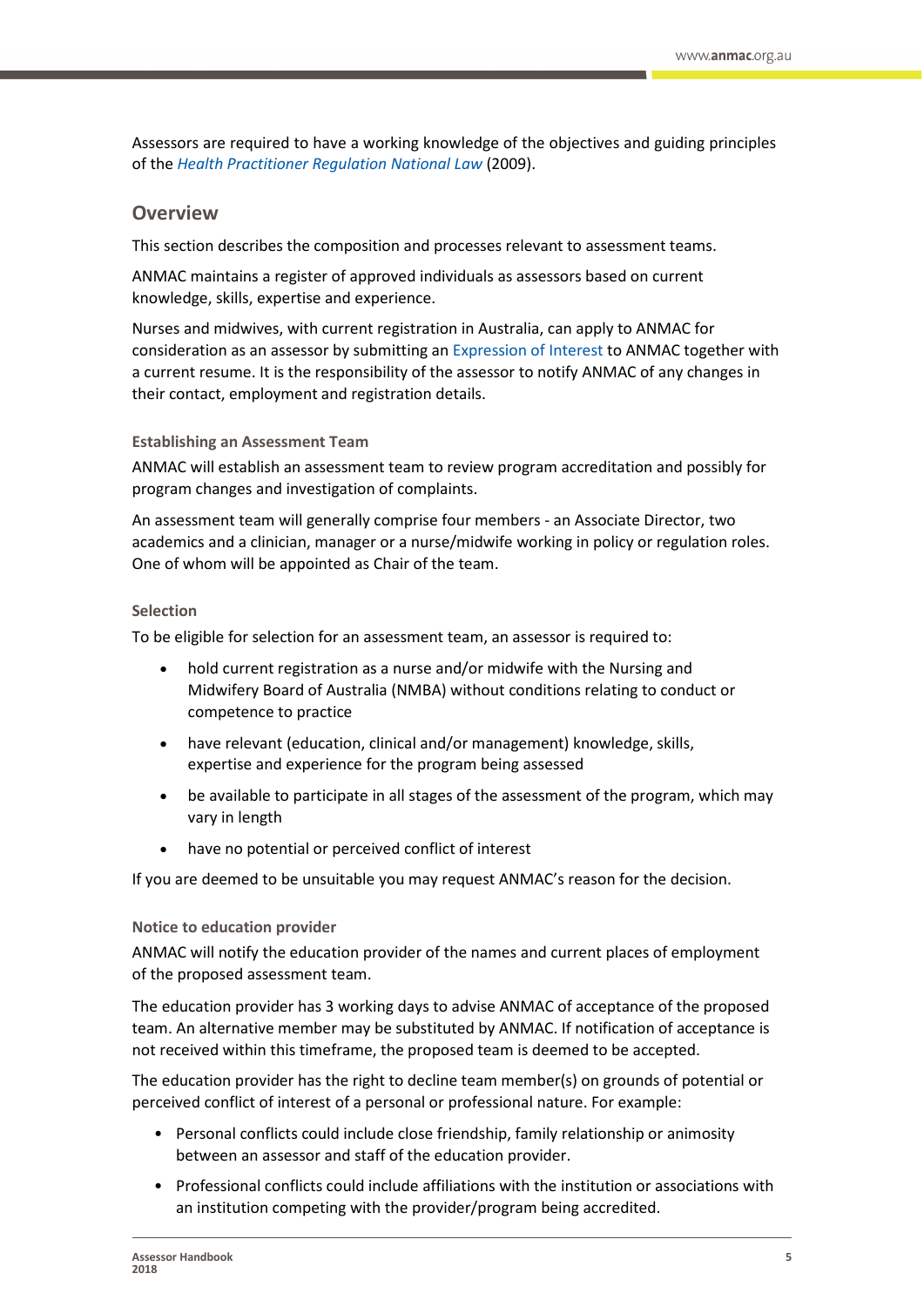# <span id="page-5-0"></span>**Responsibilities of the assessment team**

**All team members responsibilities:**

- review the accreditation submission independently
- participate in the teleconference/s
- contribute to accreditation reports and documentation
- participate in the site visit meeting/s
- meet agreed timelines

**Additional responsibilities:**

The Associate Director:

- leads the assessment team throughout the accreditation process
- advises on matters relating to the application of the accreditation standards
- liaises with all parties involved in the accreditation process
- writes accreditation reports and documents
- establishes and manages the accreditation process timelines

The Team Chair:

- chairs the teleconference/s
- chairs the site visit meeting/s
- attends the nominated Accreditation Committee meeting

#### **Accreditation administrative support**

Accreditation administration staff will provide support for the team including, accessing documents and travel arrangements.

### <span id="page-5-1"></span>**Steps in the accreditation process**

Prior to reviewing the submission each member of the assessment team should be familiar with the:

• [National Accreditation](https://www.anmac.org.au/sites/default/files/documents/National_Accreditation_Guidelines_1_0.pdf) Guidelines

Relevant ANMAC accreditation standards:

- [Enrolled Nurse Accreditation Standards 2017](https://www.anmac.org.au/sites/default/files/documents/ANMAC_EN_Standards_web.pdf)
- [Re-entry Enrolled Nurse Accreditation Standards 2010](https://www.anmac.org.au/sites/default/files/documents/2010_ANMC_ReEntry_EN_August_2014.pdf)
- [Midwife Accreditation Standards 2014](https://www.anmac.org.au/sites/default/files/documents/ANMAC_Midwife_Accreditation_Standards_2014.pdf)
- [Programs Leading to Endorsement for Scheduled Medicines for](https://www.anmac.org.au/sites/default/files/documents/Accreditation_Standards_for_Programs_Leading_to_Endorsement_for_Scheduled_Medicines_for_Midwives_2015.pdf) Midwives Accreditation [Standards 2015](https://www.anmac.org.au/sites/default/files/documents/Accreditation_Standards_for_Programs_Leading_to_Endorsement_for_Scheduled_Medicines_for_Midwives_2015.pdf)
- [Re-entry to the Register Midwife Accreditation Standard 2016](https://www.anmac.org.au/sites/default/files/documents/Re_entry_to_the_Register_Midwife_Accreditation_Standards_2016.pdf)
- [Nurse Practitioner Accreditation Standards 2015](https://www.anmac.org.au/sites/default/files/documents/Nurse_Practitioner_Accreditation_Standard_2015.pdf)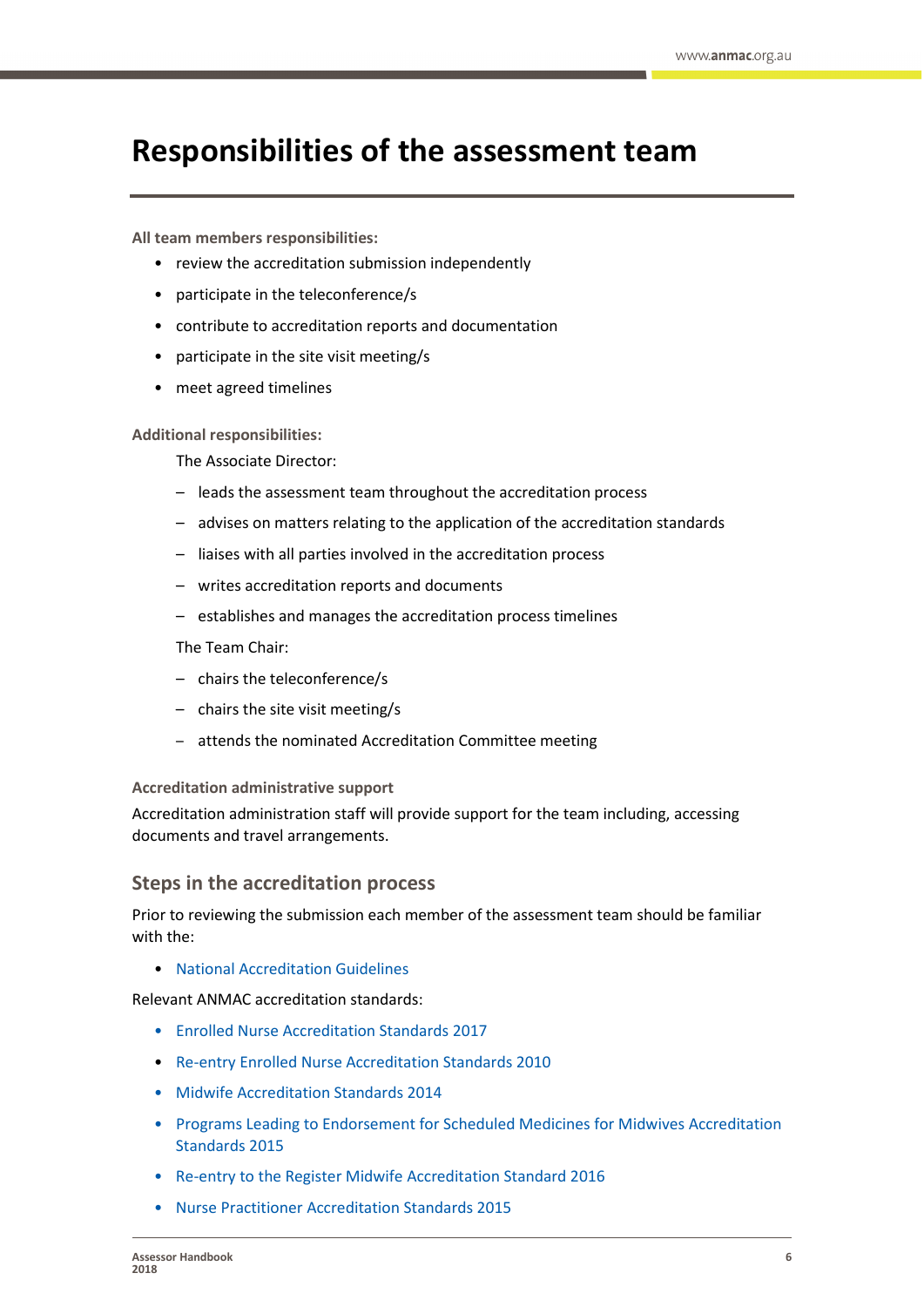- [Registered Nurse Accreditation Standards 2012](https://www.anmac.org.au/sites/default/files/documents/ANMAC_RN_Accreditation_Standards_2012.pdf)
- [Re-entry Registered Nurse Accreditation Standards 2014](https://www.anmac.org.au/sites/default/files/documents/20150209_Re-entry_Registered_Nurse_Accreditation_Standards_2014.pdf)
- [EPIQ Registered Nurse Accreditation Standards 2014](https://www.anmac.org.au/sites/default/files/documents/20150209_Entry_Programs_for_the_Internationally_Qualified_Registered_Nurse.pdf)

Each member of the assessment team is required to:

**Review the submission**

- independently analyse and evaluate the evidence provided against the criteria for each standard
- determine and record to what extent the evidence provided meets the criteria, using the following:
	- criterion met no further evidence required
	- criterion not met identify what further evidence or clarification is required
- forward the completed review document to the Associate Director prior to the teleconference.

**Participate in the tele/video conference**

- contribute to the collated review document by discussing additional evidence or clarification required for each criterion
- contribute to the development of the site visit agenda
- discuss travel arrangements and dietary requirements

**Prepare for the site visit**

- Familiarise yourself with the following:
	- Travel policy
	- Travel arrangements
	- Collated review and site visit agenda

**Participate in the site visit**

- participate in the site visit activities as per the site visit agenda
- take notes to contribute to the
	- assessment team's oral report to the education provider at the conclusion of the site visit
	- final written site visit report.

**Review post site visit**

- review the final site visit report and indicate the accuracy of the content
- review additional evidence submitted by the education provider
- review the outcome of accreditation assessment report and indicate the accuracy of the content.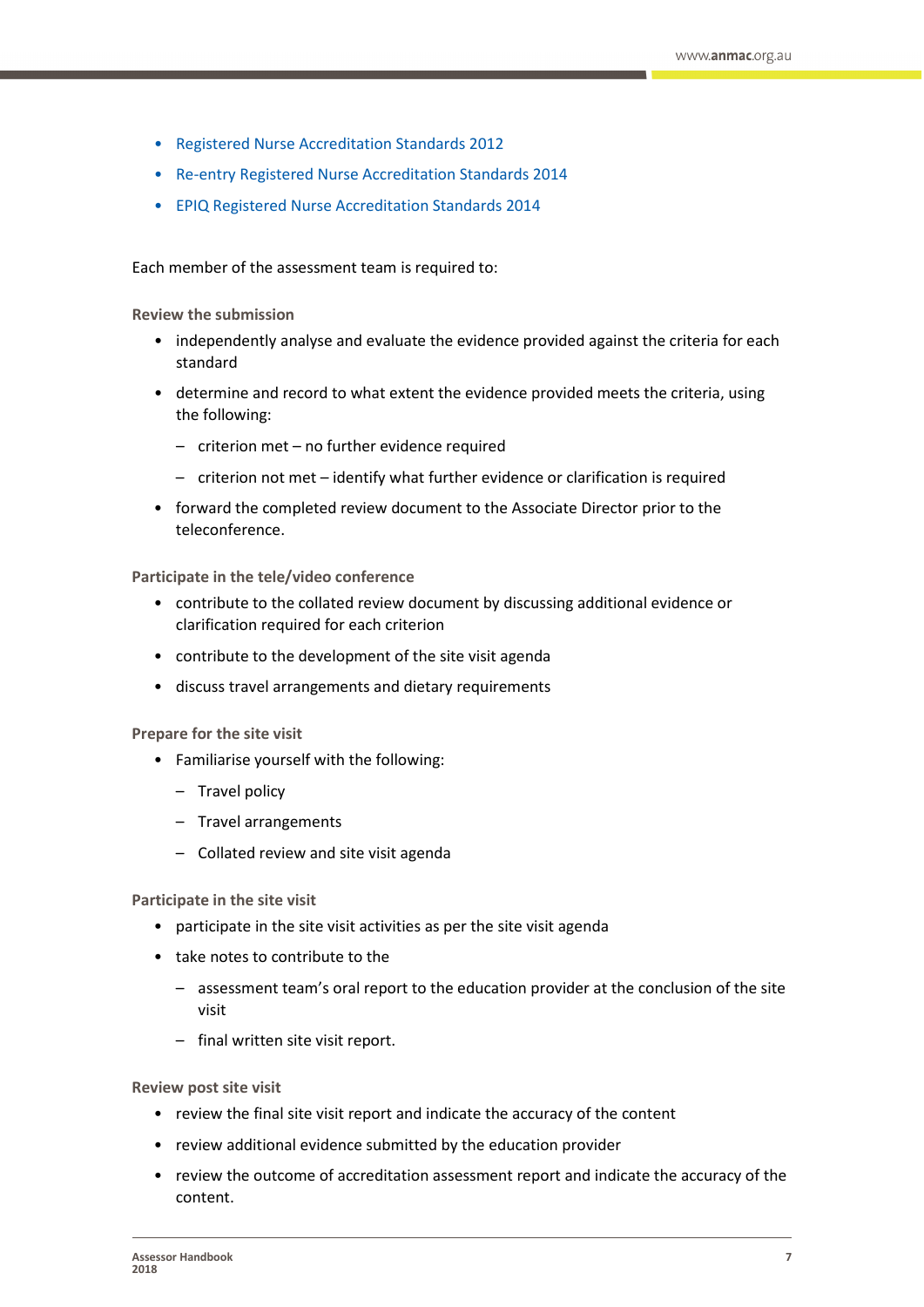# <span id="page-7-0"></span>**Guiding principles for assessment team members**

### <span id="page-7-1"></span>**Assessment against the ANMAC Accreditation Standards**

It is important all members of an assessment team focus their review on the analysis and evaluation of the evidence submitted by the education provider against the specific ANMAC accreditation standards. It is crucial to the integrity of the process that only information relevant to the accreditation standards is requested and considered by members of the assessment team.

### <span id="page-7-2"></span>**Privacy**

ANMAC is committed to responsible privacy practices and complying with its obligations under the *Privacy Act 1988 (Cth*) (including the National Privacy Principles) and all other relevant legislation governing privacy and handling of personal information.

Personal information is, generally, information or an opinion relating to an individual which can be used to identify that individual. This includes a person's name, address, telephone number, email, date of birth, image, employment details, and other information of a personal nature.

ANMAC may collect personal information in submissions from the education provider, and during the site visit(s). Such personal information will only be used for the purpose for which it was obtained by ANMAC.

Accreditation assessors must ensure any personal information is only used for the purpose for which it was obtained by ANMAC and is kept secure and confidential. Please refer to the [ANMAC Privacy Statement](https://www.anmac.org.au/sites/default/files/documents/ANMAC_Privacy_Statement_February%202013.pdf)

## <span id="page-7-3"></span>**Confidentiality and conflict of interest**

During any accreditation process, members of the relevant assessment team will have access to a significant amount of information about the respective education provider and program. Information will be accessed in submissions from the education provider to ANMAC and during the site visit(s). This information may include information of a sensitive nature such as staff details, financial information, planned changes and innovation by the education provider and commercial-in-confidence material.

ANMAC requires all individuals involved in its accreditation processes to maintain the confidentiality of any information accessed during any assessment. All information obtained during any assessment is confidential and must not be released in any way, even after an individual's active involvement with ANMAC ceases, to third parties without prior approval from the ANMAC Board, or as required by law.

Assessors must sign a confidentiality statement and standing notice of interest form as a condition of appointment. This is a legally binding agreement by the individual to keep confidential information that is accessed during any accreditation assessment. The ANMAC accreditation assessor confidentiality statement and standing notice of interest form will be available to you on appointment to an assessment team.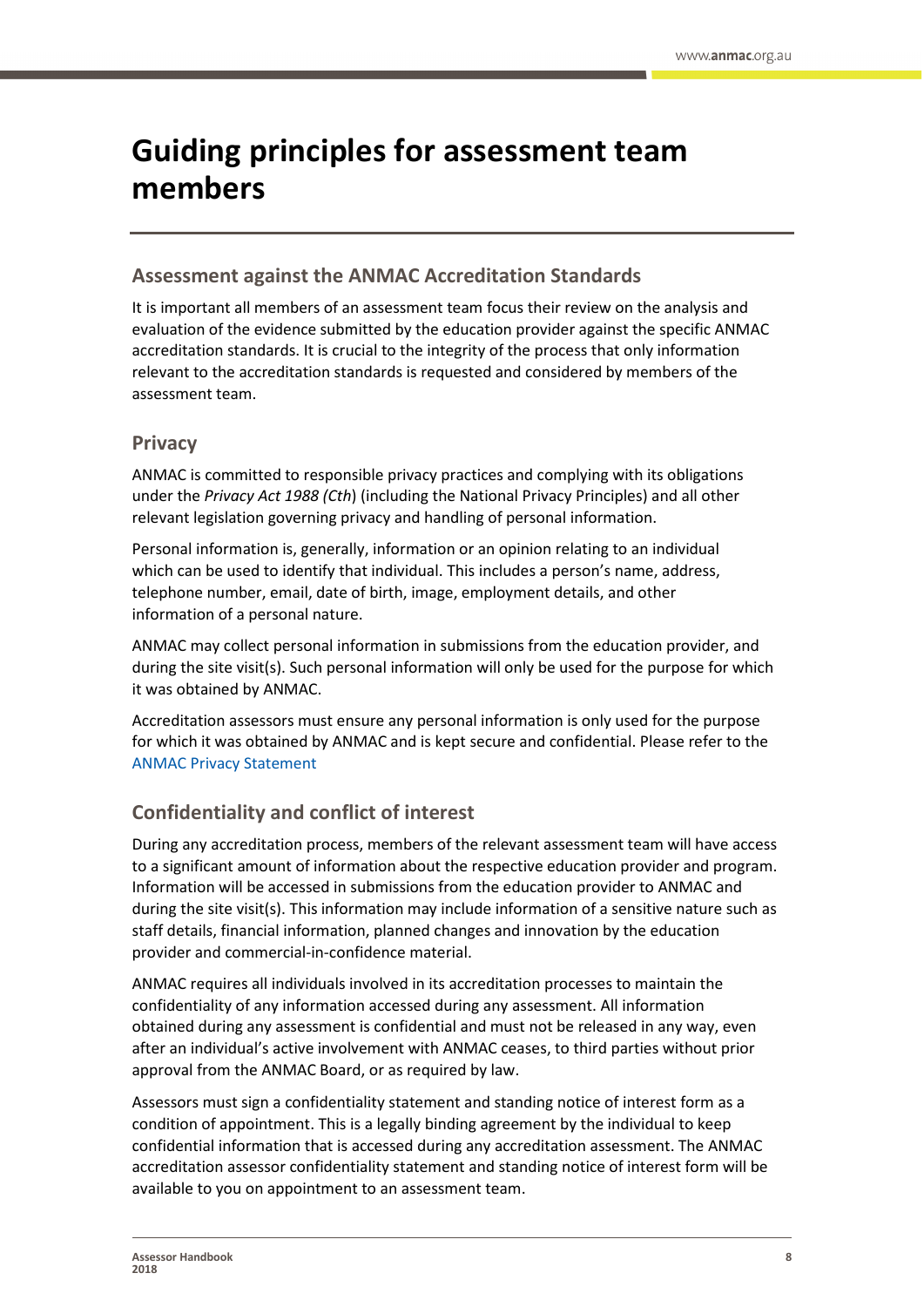It is particularly important that assessors maintain confidentiality of discussions with staff, students, and others by ensuring the details of such discussions are de-identified, unless the person who provides the information agrees to be identified.

### <span id="page-8-0"></span>**Secure destruction of accreditation materials**

It is particularly important assessors arrange for the secure destruction of any materials once an assessment has been completed. The ANMAC office can make these arrangements for any assessor who does not have access to secure destruction facilities. The ANMAC office will store a complete set of materials and reports securely so there is no reason for any member of an assessment team to retain a copy in any format.

### <span id="page-8-1"></span>**Intellectual property**

Intellectual property is a juridical concept used to describe rights arising from intellectual effort and innovation that are recognised and governed by law. Under intellectual property law, owners are granted certain exclusive rights to a variety of intangible assets, such as literary and artistic works, inventions and designs. Common types of intellectual property rights include copyright, trademarks, patents, industrial design rights and in some jurisdictions trade secrets. ANMAC Assessors are required to comply with the legislated requirements of intellectual property.

### <span id="page-8-2"></span>**Identifying and managing conflict of interest**

ANMAC requires all individuals involved in its accreditation processes to declare any personal or professional interest that may, or may be perceived to, interfere or conflict with the individual's ability to fulfil their responsibilities to ANMAC's accreditation assessments.

A potential or perceived conflict of interest exists when a person's interests could improperly influence the performance of his/her duties, even though in reality this may not be the case.

The existence of a potential or perceived conflict of interest does not reflect negatively on the person who has the conflict but ANMAC must manage any conflicts of interest.

ANMAC can only manage conflicts of interest effectively if individuals declare all such interests and duties prior to the start of any assessment.

### <span id="page-8-3"></span>**Payment of assessors**

The role of an assessor is voluntary; however, ANMAC will provide remuneration for participation in an assessment team. The payment to assessors is intended to offset some of the personal costs of attending the site visit and participating in teleconferences related to the accreditation process. The fee is not payable in respect to travelling time. Assessors are also reimbursed for costs associated with the site visit, including meals, incidentals, motor vehicle allowance, taxi fares, parking etc. The Expense Claim Form is provided to the assessment team before the site visit takes place. Relevant receipts and appropriate documentation such as odometer readings should be kept. The Assessor Payment Claim Form is provided to the assessment team once the program has gone to the relevant accreditation committee.

ANMAC is aware that some assessors will receive payment from their employer for any time spent undertaking their responsibilities as an ANMAC assessor. ANMAC considers it unethical for an individual to be paid personally by both ANMAC and their employer. An individual in this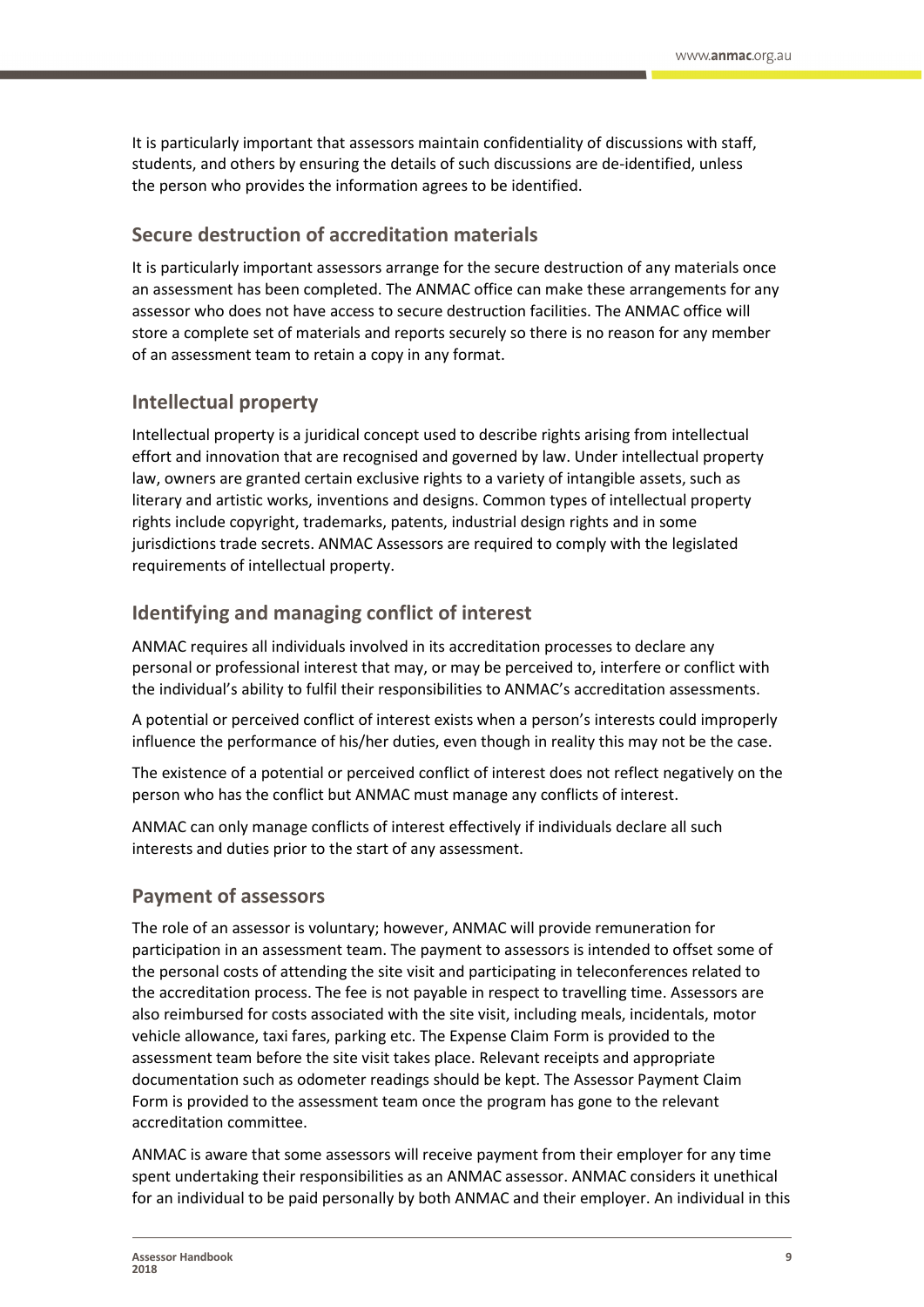situation can direct ANMAC to make the payment to their employer by arranging for the employer to submit an appropriate tax invoice for the amount.

### <span id="page-9-0"></span>**Work Health and Safety for assessors**

ANMAC has a statutory duty to ensure as reasonably practicable, the health and safety of assessors while they are undertaking their responsibilities as an ANMAC assessor. This includes the provision and maintenance of a work environment without risks to health and safety. Assessors also have a statutory duty to take reasonable care for their own health and safety and to comply with instructions, policies and procedures of ANMAC relating to health and safety in the workplace.

ANMAC assessors undertake their responsibilities in work environments that are outside the direct control of ANMAC. Therefore, ANMAC requires all assessors, while they are undertaking their responsibilities as an ANMAC assessor, to:

- report immediately to the allocated Associate Director, any risk to health and safety in the workplace, including during site visit(s)
- take reasonable care for their own health and safety
- take reasonable care that they do not adversely affect the health and safety of other people
- follow any instructions, policies and procedures of ANMAC relating to health and safety in the workplace

### <span id="page-9-1"></span>**Code of Conduct**

- Board, Committee members, Assessors and ANMAC staff are expected to behave ethically and with honesty and integrity at all times
- act with care and diligence, and in accordance with ANMAC's purpose, objectives, values and principles
- treat fellow members, staff and stakeholders of ANMAC with respect and courtesy, and without harassment
- comply with all applicable Australian laws, in particular the *Health Practitioner Regulation National Law Act 2009* (the National Law)
- maintain appropriate confidentiality about all matters raised in the course of ANMAC meetings/business and not seek to take unfair advantage of knowledge so gained
- disclose, and take reasonable steps to avoid, any conflict of interest (real or apparent) in connection with ANMAC business
- use ANMAC resources in a proper manner
- recognise and respect the intellectual property of ANMAC, its members, education providers, contractors and other stakeholders of ANMAC
- behave in a way that upholds and promotes the good reputation of ANMAC